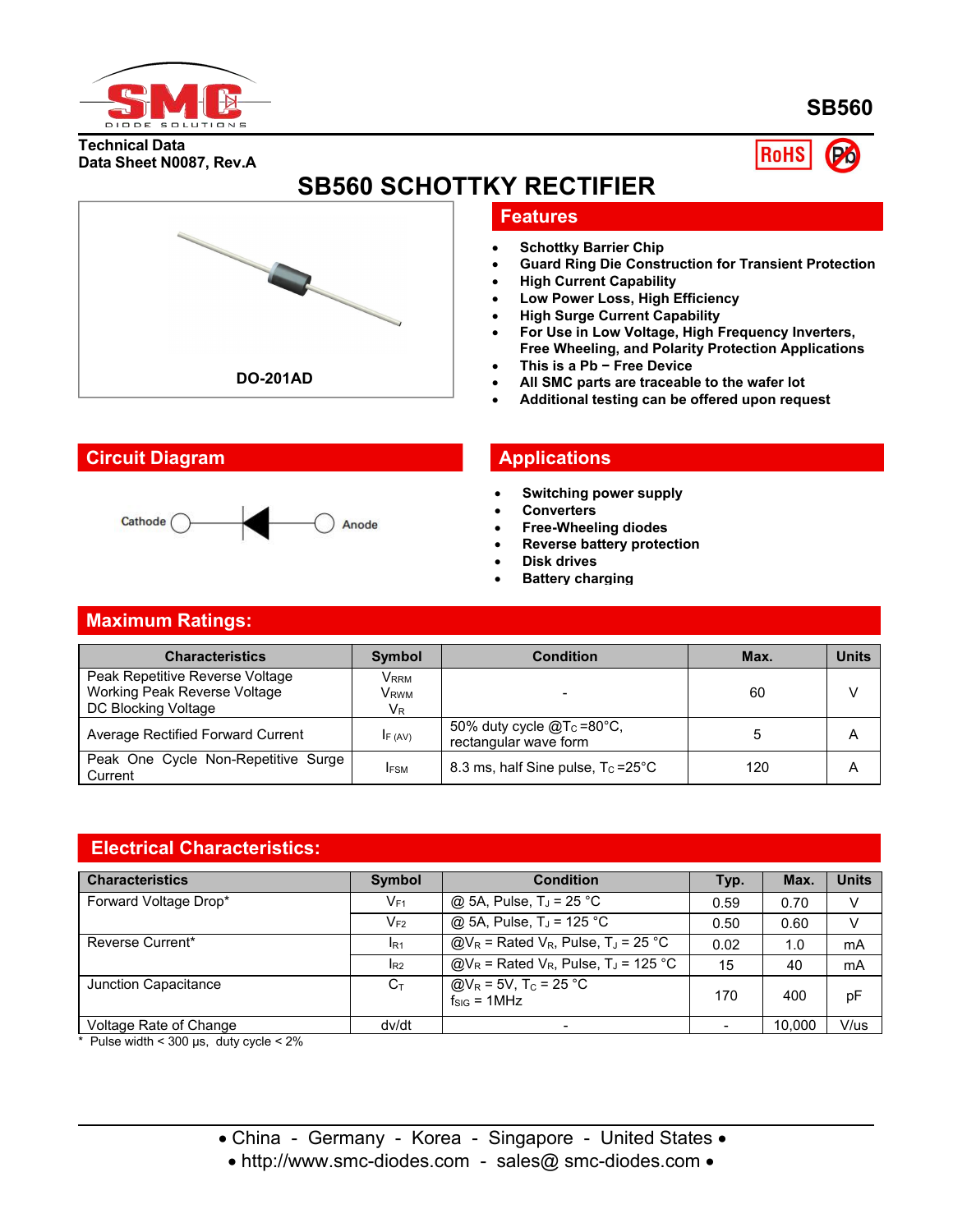

**Technical Data Data Sheet N0087, Rev.A** **SB560**

**RoHS** Po

## **Thermal-Mechanical Specifications:**

| <b>Characteristics</b>                                | Symbol         | <b>Condition</b> | <b>Specification</b> | Units       |
|-------------------------------------------------------|----------------|------------------|----------------------|-------------|
| Junction Temperature                                  |                |                  | $-55$ to $+150$      | $^{\circ}C$ |
| Storage Temperature                                   | l sta          |                  | $-55$ to $+150$      | $^{\circ}C$ |
| <b>Typical Thermal Resistance Junction to</b><br>Case | $R_{\theta$ JC | DC operation     |                      | °C/W        |
| Approximate Weight                                    | wt             |                  | 1.02                 |             |



**Fig.1-Typical Junction Capacitance**

**Fig.2-Typical Reverse Current**



**Fig.3-Typical Forward Voltage Drop Characteristics**

• http://www.smc-diodes.com - sales@ smc-diodes.com •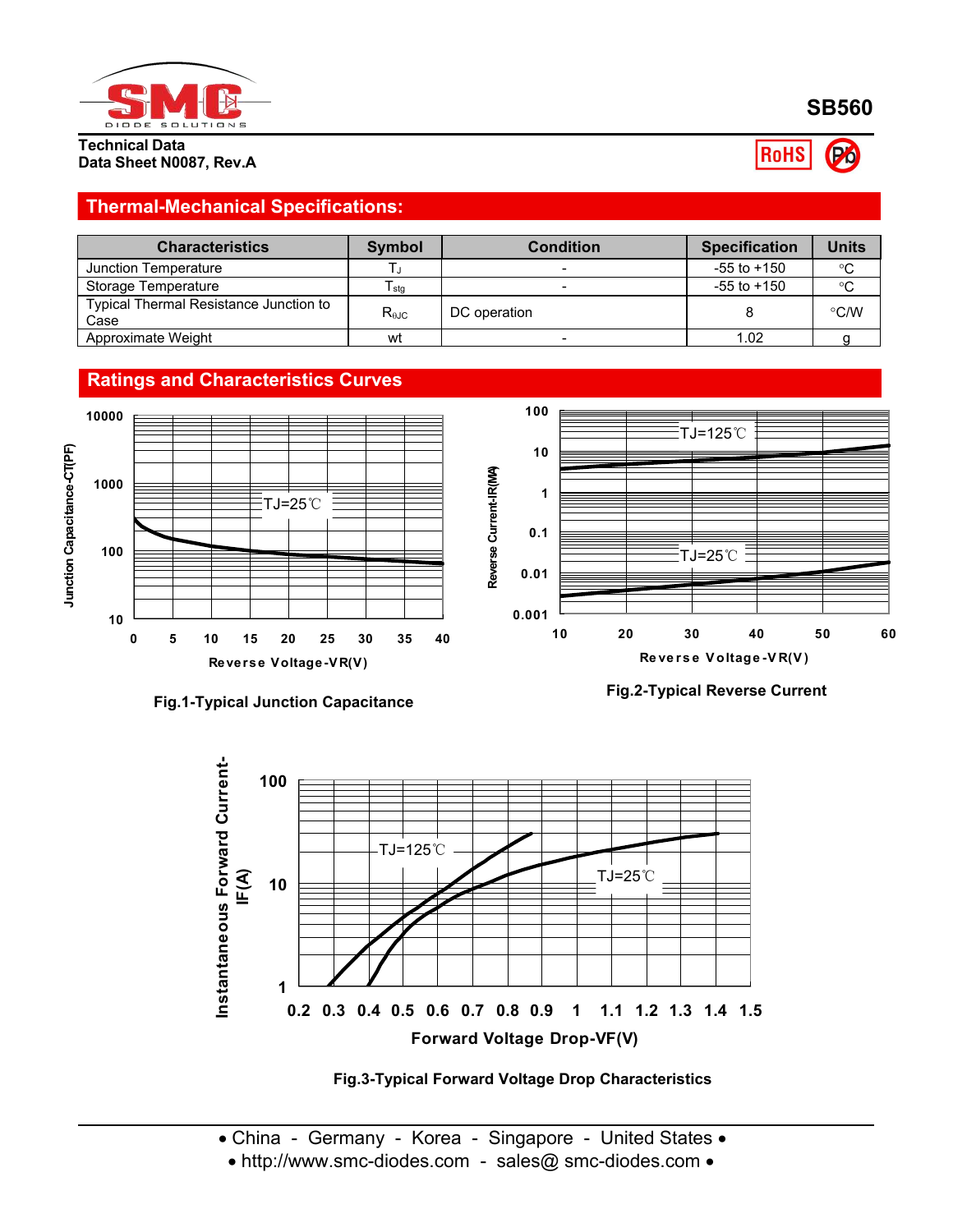

**SB560**

#### **Technical Data Data Sheet N0087, Rev.A**

### **RoHS** (Po)

## **Mechanical Dimensions DO-201AD**



|               | <b>Millimeters</b> |      | <b>Inches</b> |       |
|---------------|--------------------|------|---------------|-------|
| <b>SYMBOL</b> | Min.               | Max. | Min.          | Max.  |
| A             | 25.4               |      | 1.000         |       |
| B             | 8.50               | 9.50 | 0.335         | 0.374 |
| C             | 1.2                | 1.3  | 0.048         | 0.052 |
| D             | 5.0                | 5.6  | 0.197         | 0.220 |

## **Ordering Information Marking Diagram**

| <b>Shipping</b><br><b>Device</b><br><b>Package</b>         |
|------------------------------------------------------------|
| <b>DO-201AD</b><br>1250 $pcs /$ tape<br>SB560<br>(Pb-Free) |

For information on tape and reel specifications, including part orientation and tape sizes, please refer to our tape and reel packaging specification.



Where XXXXX is YYWWL

SB560 = Part Name<br>SSG = SSG

SSG = SSG<br>YY = Year

YY = Year<br>WW = Wee

 $WW = Week$ <br>  $L = Lot Nu$ 

 $=$  Lot Number

Cautions: Molding resin Epoxy resin UL:94V-0

## **Carrier Tape Specification DO-201AD**



| <b>SYMBOL</b> | <b>Millimeters</b> |       |  |  |  |
|---------------|--------------------|-------|--|--|--|
|               | Min.               | Max.  |  |  |  |
| Α             | 9.50               | 10.50 |  |  |  |
| B             | 50.9               | 53.9  |  |  |  |
| Ζ             |                    | 1.20  |  |  |  |
|               | 5.60               | 6.40  |  |  |  |
| E             |                    | 0.80  |  |  |  |
| $IL1-L2I$     |                    | 1.0   |  |  |  |